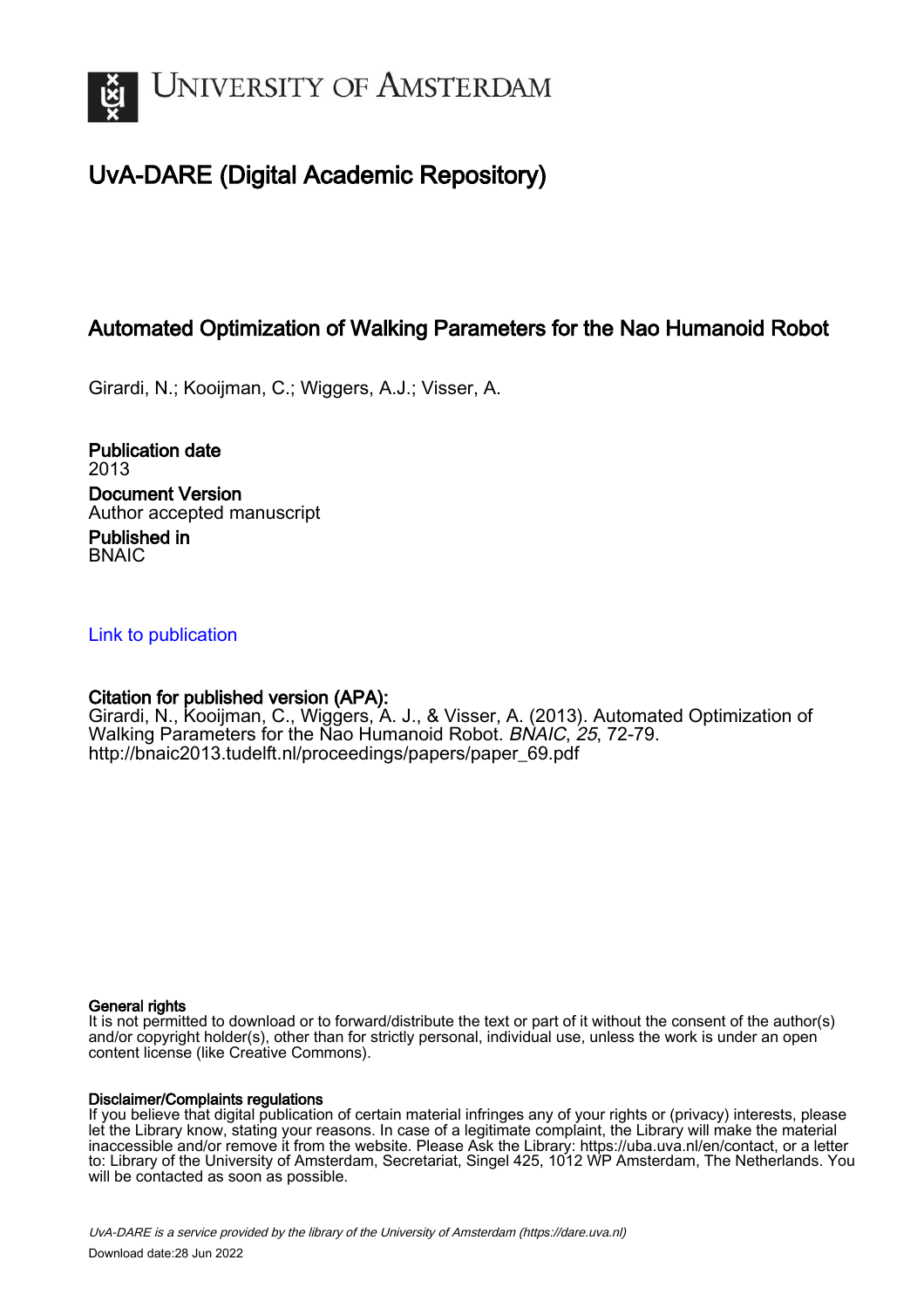# Automated Optimization of Walking Parameters for the Nao Humanoid Robot

Nicolò Girardi<sup>a</sup> Chiel Kooijman <sup>a</sup> Auke J. Wiggers <sup>a</sup> Arnoud Visser <sup>a</sup>

<sup>a</sup> *University of Amsterdam, Science Park 904, 1098 XH Amsterdam*

#### Abstract

This paper describes a framework for optimizing walking parameters for a Nao humanoid robot. In this case an omnidirectional walk is learned. The parameters are learned in simulation with an evolutionary approach. The best performance was obtained for a combination of a low mutation rate and a high crossover rate.

# 1 Introduction

The main focus of the study is improving the walking behavior of Nao robots by optimizing a set of parameters for an existing walking engine. Our research is highly relevant for the soccer competition; the RoboCup Standard Platform League (SPL), where a fast walk is essential for winning the World Cup. Yet, a fast walk has also a broader value. Walking allows robots to move through difficult terrain (without the force a caterpillar exercises on the environment), and enables them to reach and function in places designed for humans. When interacting with humans they expect from a robot that it can move at the same speed. Currently most humanoid robots can only interact with elderly people.

This work can also be interpreted as a test-case for the artificial intelligence: To study the effectiveness of different machine learning methods in real life environments, which means taking into consideration factors such as field imperfections, sensor error, error in joint angles, and overheating of servos. To facilitate this research, a specific framework was created, which allows researchers to manage the learning process and obtain data for evaluation.

The RoboCup's aim is to promote Robotics and AI research in a playful and entertaining fashion that would appeal to non-expert people and potential future generations of researchers [\[5\]](#page-8-0). The event is also an occasion for insiders to share and expand their knowledge. The competition factor plays a role by creating an environment which stimulates improvement. The fact that contending in the SPL consists mainly of writing software, helps this sharing process, as code from the winning team has to be published after the end of the competition.

# 2 Related work

Multiple methods that combine elements of learning in real life and learning in simulation have been proposed. Haasdijk remarks that in online learning, the average performance of the population is more important than the best performing individual, as there is always a population, so each individual should perform well [\[3\]](#page-8-1). Bongard et al. suggest combining simulation and real-life evaluation to find an approximate evaluation in the simulator before assessment in the real world. This way the poorest performers may be prevented from influencing the average performance [\[1\]](#page-8-2). Nordin and Banzhaf note that genetic algorithms can be used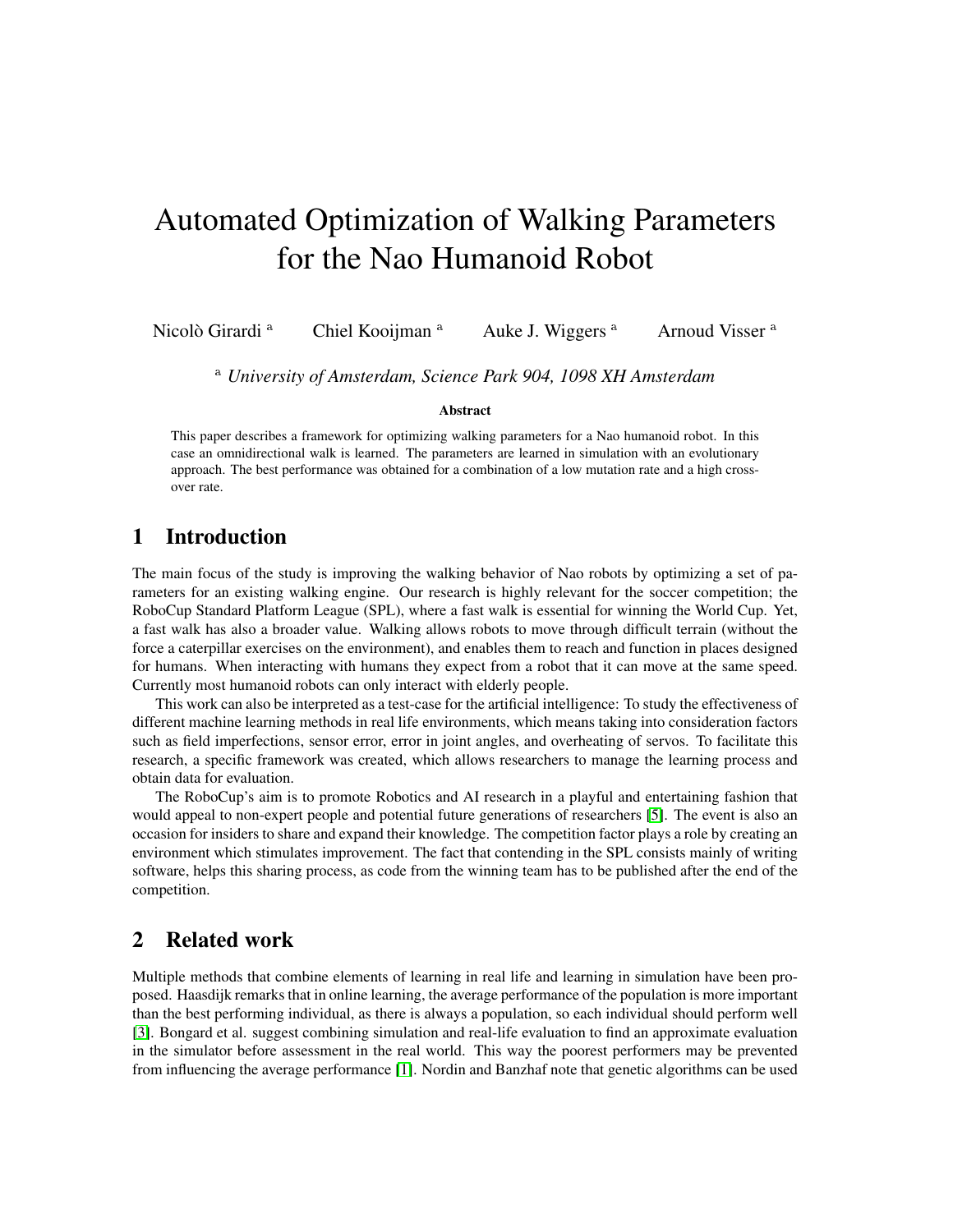<span id="page-2-0"></span>

Figure 1: Overview of the 25 joints of the Nao robot (Courtesy Aldebaran).

in an on-line setting, where the evaluation will be different for each individual, as the averaging tendencies even out the effects of probabilistic sampling, resulting in a set of good solutions [\[8\]](#page-8-3).

MacAlpine and Stone have been successful in the use of a genetic algorithm to teach a Nao robot to walk. Their approach uses the CMA-ES policy search, and did an extensive search of a policy space consisting of 14 out of over 40 parameters [\[6\]](#page-8-4). However, for this method to show any result, a huge number of rollouts (simulation runs) is needed. This is not necessarily true for some other gradient methods and genetic algorithms, which can show improvement early on (even before convergence). Both have been applied by Meijer, who tested performance of methods he refers to as Finite Difference, Vanilla, Episodic Natural Actor Critic and a genetic algorithm, in learning an optimal kicking motion for a Nao [\[7\]](#page-8-5). It should be noted that these methods were applied to improve performance of an already existing kicking motion.

#### 2.1 Genetic algorithms

Genetic algorithms are a name for machine learning methods that aim to optimize through means similar to biological evolution. A basic genetic algorithm contains at least the following:

- Properties that define an organism: The 'genes' that can be altered to create new organisms.
- A population of organisms that is to be evaluated.
- A fitness function and corresponding evaluation tasks that specifies how these organisms are evaluated.
- A way to generate new generations based on old ones.
- Learning parameters that influence how new generations are formed.

The algorithm evaluates the population, and based on each organisms performance, selects 'parents' out of which new generations can be created, similar to the biological process of natural selection. Through the fitness function and corresponding evaluations, the search can be guided. A disadvantage of this method is that the fitness function must be user-specified, which may be hard to do in tasks with multiple objectives or in cases where the criteria for performance are unclear. The ways in which new generations are generated are similar to biological generation of offspring: Genes of either parent are transmissed directly, new genes are derived through crossovers by taking a (weighted) mean of genes of the two, or entirely new genes are created through mutation by adding random elements to the organism.

For each generation there can also be a part of individuals that is directly copied to the next one (the organisms survive). It's important to set a proper number of survivors and parents in order to have the highest quality features of fittest individuals pass to the next generation without however limiting the search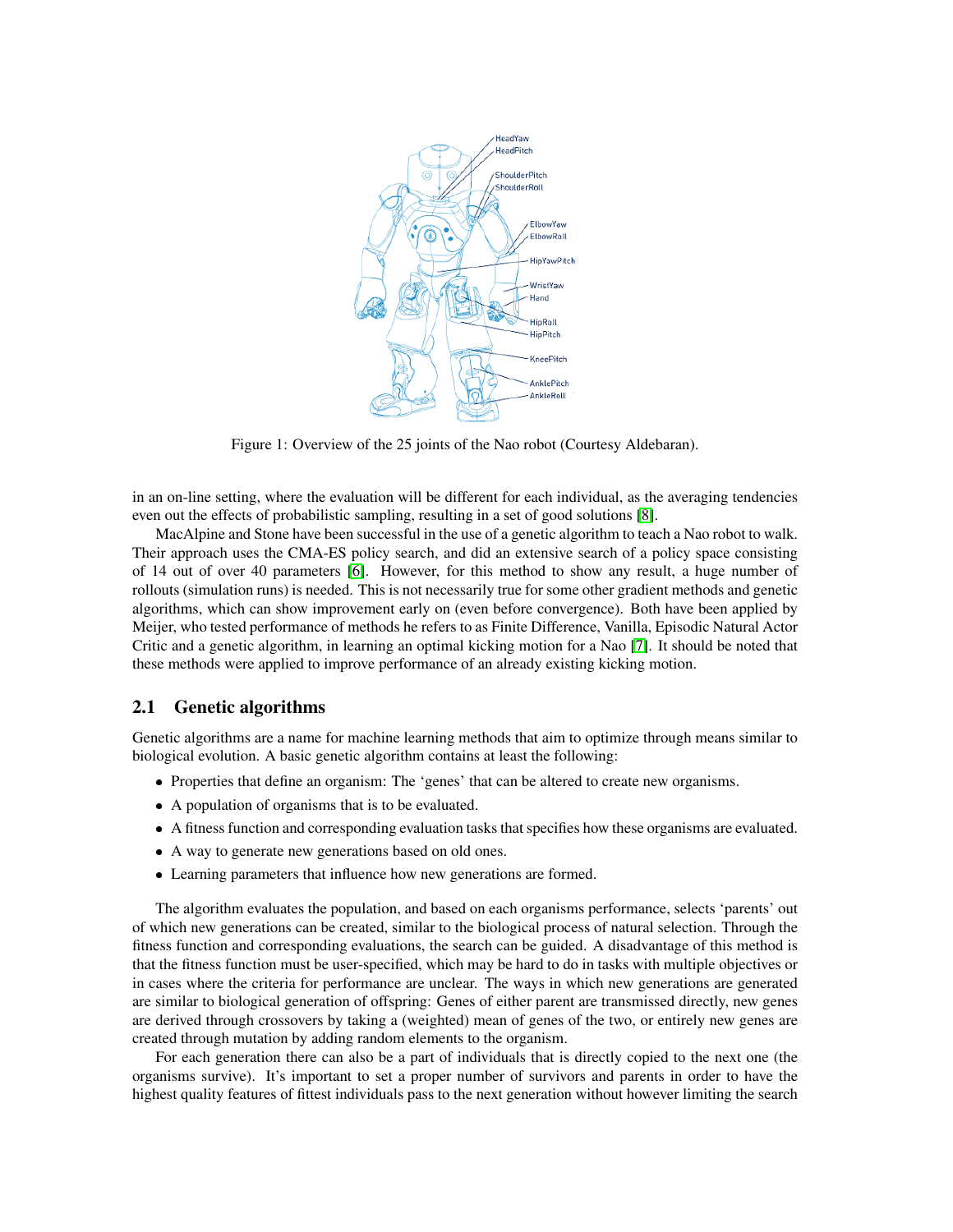space to a small area. If too many organisms survive, it could be possible that these and their offspring dominate the concurrent generations in a few timesteps, causing a local optimum to be reached.

# 3 Approach

### 3.1 Platform

The robot used in SPL is Nao (version H25) by Aldebaran [\[2\]](#page-8-6), a humanoid, bipedal robot. It has inertia sensors that enable fall-detection, and a total of eight resistance sensors in the two feet that allow for early detection of imbalance. Both of these are used in the evaluation of parameter settings. Figure [1](#page-2-0) shows an overview of the Nao's joints. It should be noted that the training and evaluation were both performed in simulation using models of this particular robot, due to the high number of iterations needed for these to be effective.

## 3.2 Walking engine

In the RoboCup 2013 we used the NaoTH framework for Nao by Berlin United [\[4\]](#page-8-7) for various reasons: it features a modular code which makes it easy to expand, and provides a walking engine from which we can select a set of parameters for learning.

The walking system is closed loop, and uses a set of more than thirty parameters. A subset of this set was selected manually for learning, as these were likely to contribute to a stable and fast walk than others. Some examples are:

- singleSupportTime Defines how long the Nao stands on a foot for during the walking. This determines the walking frequency.
- stepHeight Defines the maximum distance between the ground and the base of the feet. If not too high improves stability, but given the low weight of the robots, if set over a certain limit, makes the robot bounce and actually lose stability. It also requires more work by the joints which translates in overheating and joints' efficiency decreasing.
- $\maxStep_{x,y,\theta}$  Defines the maximum length (for walking forward), width (for strafing left and right) and angle (for turning left and right). Given a certain singleSupportTime, those parameters determine the speed of the movements. If set too high the result is a loss in stability.
- **bodyOffset**<sub>x</sub> The body's offset in x-direction (forward). Setting this to a positive number will result in positioning the body forward during walking, which may contribute to faster walking in the  $x$ -direction.
- bodyPitchOffset Indicates how much the body leans forward during walking with respect to the hips and legs. Similar to bodyOffset in that it can contribute to fast walks in  $x$ -direction.
- CoMHeight Height of the center of mass of the robot during walking. The lower the body will be, the more stable the walk. However, the load on the leg joints will be higher and steps must be much smaller than for high center of mass.

The problem of selecting values for these parameters is to be solved using a genetic algorithm, as setting and testing these parameters manually is a time-consuming task and does not guarantee selection of an optimal parameter set. The differences between robots (for example actuator and sensor error) cause parameter settings to have a different effect on each robot. Also, the use of machine learning (and, more specifically, reinforcement learning) to teach robots to perform complex tasks is a relevant topic in AI research, and is a problem that is not limited to Nao robots, but applies to many other situations.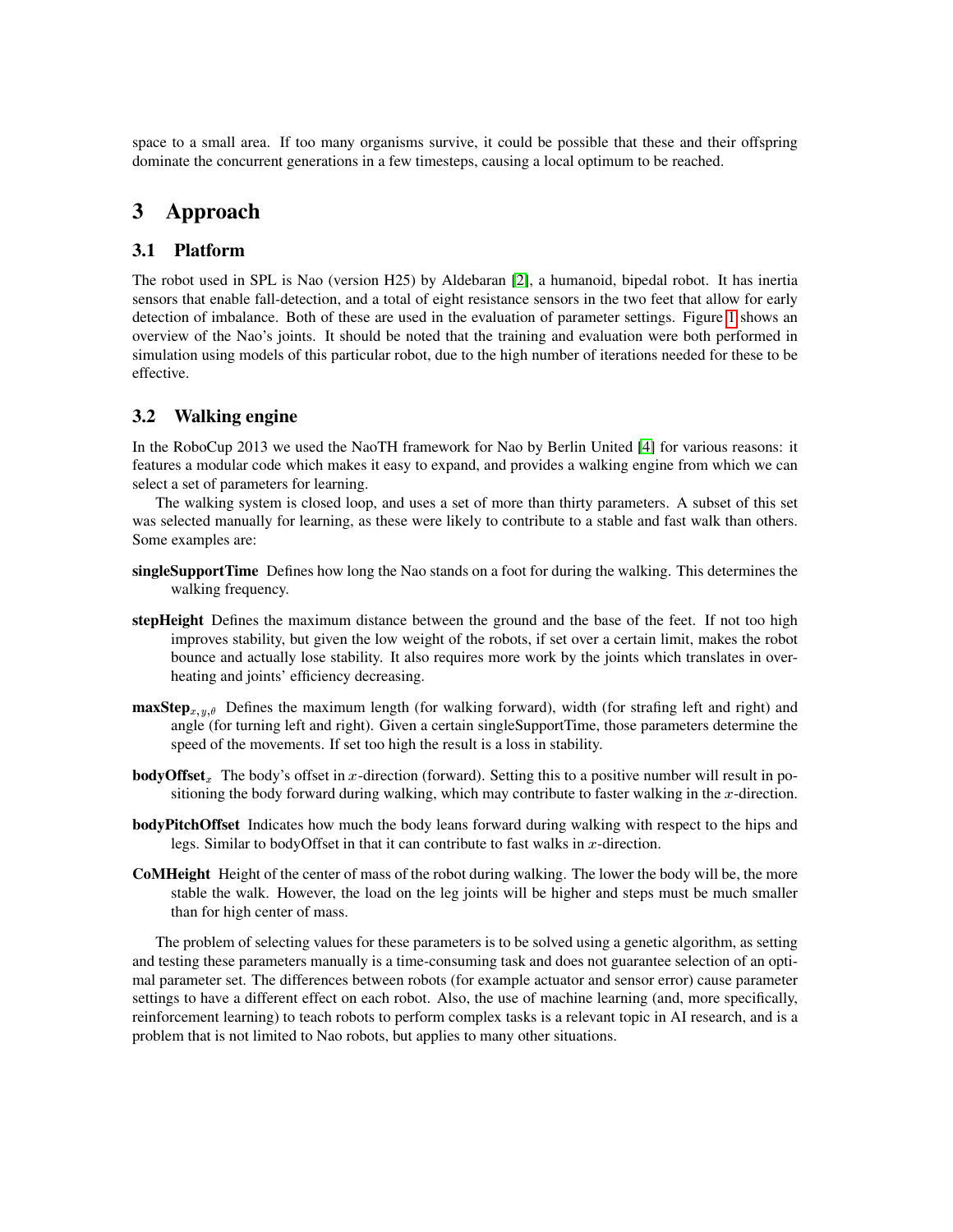# 4 Implementation

For the use of machine learning methods described in the previous section, the NaoTH framework was extended with a module 'MachineLearning', which serves as a generic input for different machine learning methods. It consists of multiple classes:

MachineLearning The module class itself handles debug requests from users.

LearnToWalk The evaluation program used by the module to test performance of specific parameter sets.

MachineLearningMethod An abstract class that contains pure virtual functions, to be implemented by classes corresponding to specific machine learning methods.

This module can be controlled through debug requests. Alongside the module, an interface was created for easy parameter selection and the display of information during learning.

#### 4.1 Learning Parameters

To set the genetic algorithm we use specific parameters:

Crossover rate Defines the weight for crossover.

Mutation rate Defines the weight for mutation.

Transmission rate Defines the weight for transmission.

maxGeneration The maximum number of generations that is be evaluated before the algorithm ends.

ResettingTime Time before the Nao touches the ground after a previous evaluation has ended.

RunningTime Duration of an evaluation.

**StandingTime** Time during the Nao stays still after touching the ground before starting a new evaluation. It's used to guarantee stability for the body when starting an evaluation.

# Survivors The number of individuals that are copied from a generation to the next one.

**# Parents** The number of individuals from a generation that are used to obtain a new generation.

PopulationSize The number of individuals for each generation.

#### 4.2 Evaluation Tasks

Four different evaluation tasks were used. Walking (forward, then backward) is used to emphasize speed, strafing (left, then right) is incorporated because this is a task that occurs quite frequently during matches. Turning (clockwise, then counterclockwise) is also used quite often during matches. Walk diagonally (walk forward/backward + strafe left/right) was added to the evaluation tasks to ensure that the robot will be able to compensate for overshoot when walking straight towards an object. These four tasks can be combined to obtain more realistic and challenging action sequences.

These tasks can be combined to obtain more realistic and challenging action sequences.

#### 4.3 Fitness Function

The walking distance is at the base of the fitness function used in the experiments. To emphasize that the robot should be able to walk in any direction, each evaluation consists of a set of tests, which can include walking forward, backward, sideways (strafing), rotating, and walking diagonally in any direction, we use the weighted harmonic mean (equation [1\)](#page-4-0). It rewards increases closer to 0 more than at higher values, which should result in a behavior that should at least be able to perform each task to a certain minimum level.

<span id="page-4-0"></span>
$$
\frac{\sum_{i=1}^{n} w_i}{\sum_{i=1}^{n} \frac{w_i}{x_i}} \tag{1}
$$

The weights allow for focusing more on specific tasks such as walking forwards. The framework allows for giving a negative reward when the robot falls over. The individual can be killed to save time and reduce the chance of damage in the case of testing in the real world.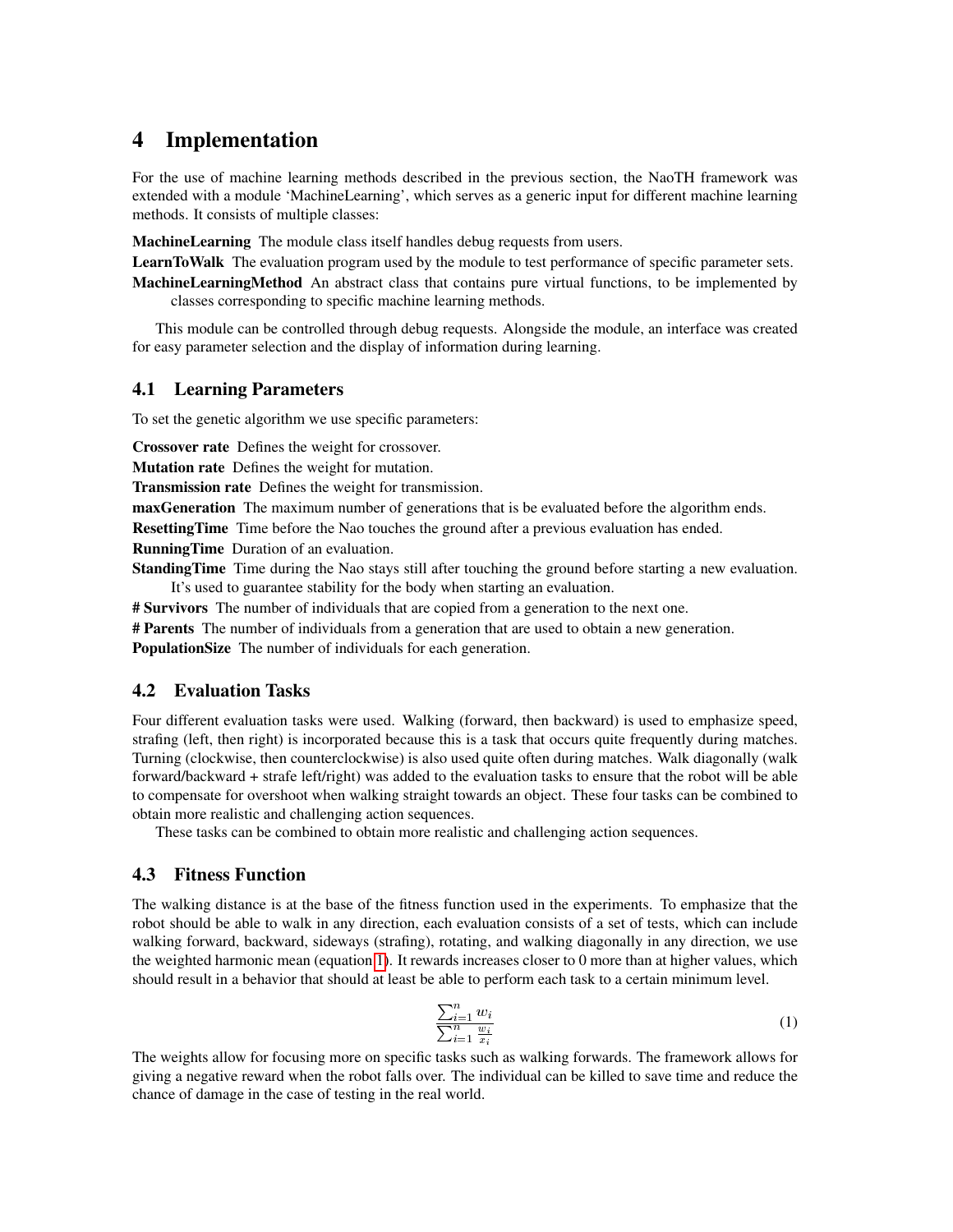# 4.4 Graphical User Interface

The learning process is managed and controlled through a GUI implemented in Java (figure [2\)](#page-5-0). Its main functions are:

Learn Starts the genetic algorithm

List Shows the list of learning parameters currently in use

GetInfo Shows relevant information such as the current generation number, the current individual number and the walking parameters for the fittest individual in the current generation.

<span id="page-5-0"></span>

Figure 2: Example of the graphical user interface (right) and SimSpark (left).

## 4.5 Simulator

The used simulator is  $SimSpark<sup>1</sup>$  $SimSpark<sup>1</sup>$  $SimSpark<sup>1</sup>$ , which is the official 3D-simulator for the RoboCup Simulation League. It was designed to be able to simulate a large number of robots, which proves useful in machine learning tasks. A disadvantage of this simulator is that the models are slightly different from the real robots, so that learned parameters cannot be used directly without some tweaking. A second disadvantage is that the simulator does not guarantee identical results for repeated simulation runs, as it is influenced by network delays on the machine that disrupts the server.

# 5 Results

To test the performance of the implemented framework, two separate experiments were conducted. Both will be described below. For both of these, the performance on each task is measured by taking the traversed distance as an evaluation score. Falling down is penalized, and results in subtracting 1000 from fitness (empirically chosen), so that organisms that fall early in the episode are punished more severely than those that fall at the end of their task.

<span id="page-5-1"></span><sup>1</sup>[http://simspark.sourceforge.net/wiki/index.php/Main\\_Page](http://simspark.sourceforge.net/wiki/index.php/Main_Page)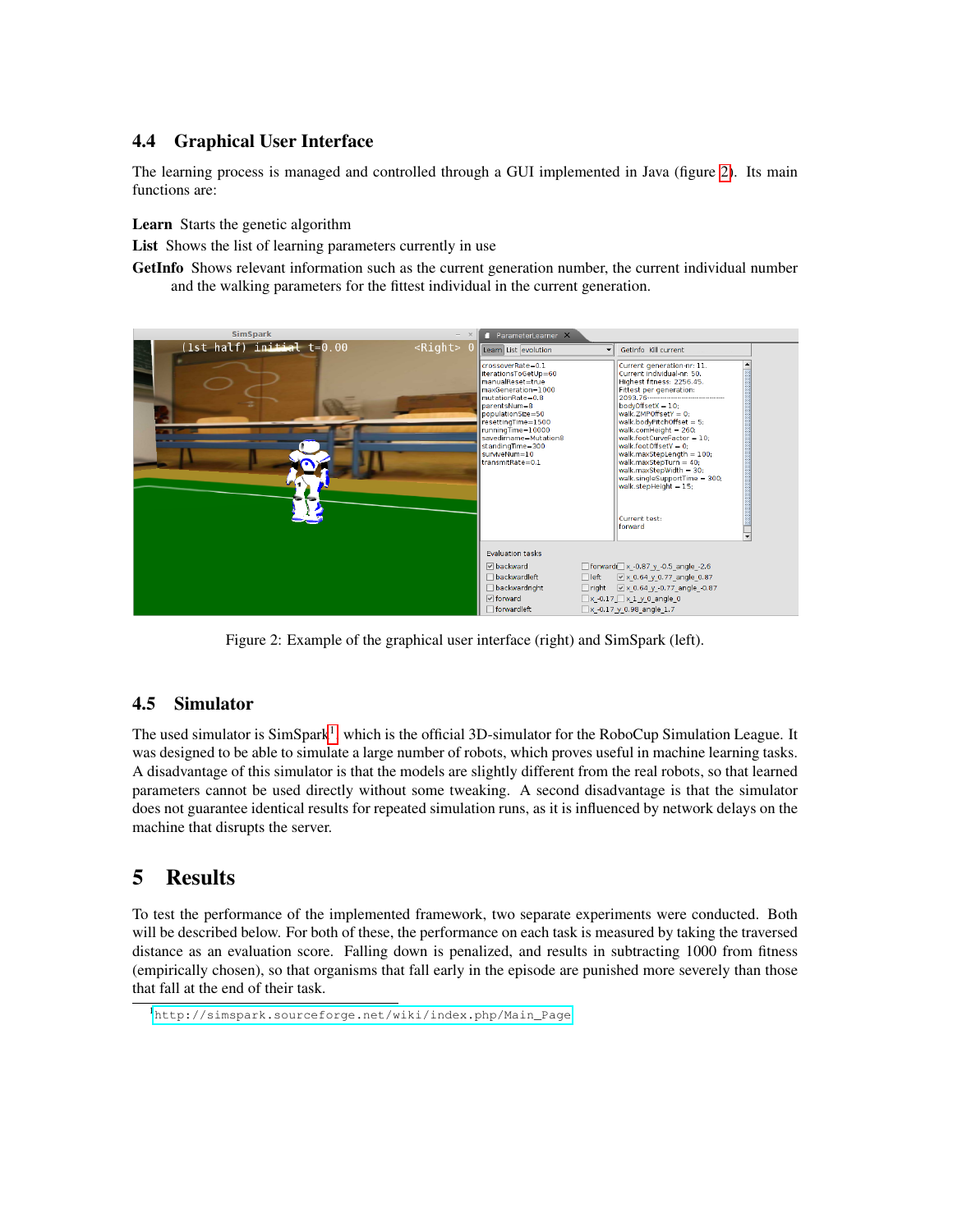### 5.1 Experiment: Walking forward

To test the effectiveness of the method, it was first applied to improve the walk in the x-direction. The effect of different parameter settings can be seen in figure [3.](#page-6-0) The settings for these tests were as follows:

| Figure            | Transmission | Crossover | <b>Mutation</b> | # Parents | # Survivors | PopulationSize |
|-------------------|--------------|-----------|-----------------|-----------|-------------|----------------|
| Mutation          | U. I         |           |                 |           |             | 50             |
| <b>NoMutation</b> | 0.5          | 0.5       | 0.0             |           |             | 50             |
| Crossover         | 0.1          | 0.8       |                 |           |             | 50             |
| Equal             |              |           |                 |           |             | 50             |

<span id="page-6-0"></span>It should be noted that the first generation of each test contains only copies of the first individual, making the performance for this generation prone to error.



Figure 3: Average fitness for different parameter settings.

### 5.2 Experiment: Holonomic walk

In this experiment, machine learning was applied to improve the omnidirectional walk of the Nao. Evaluation was performed by forcing Nao to execute multiple different subtasks, which were to be performed in quick succession - with no pause in between tasks. The tasks were chosen so that they would closely resemble actions during a football match. There was no bias toward any of the evaluations, with each phase lasting 7 seconds, although the order of the tasks would always be the same. Falling down was penalized, and caused the episode to finish immediately. A parameter set was evaluated based on performance in each of these tasks:

- Walking forward/backward
- Turning
- Walking towards a static target
- Quick stopping/starting and direction changes

The left graph in figure [4](#page-7-0) shows how the average fitness of the population changes over time. The graph suggests that the fitness is generally increasing in the first 25 generations. The graph on the right of figure [4](#page-7-0) shows the fitness of the fittest individual in the population over time, which is monotonically increasing.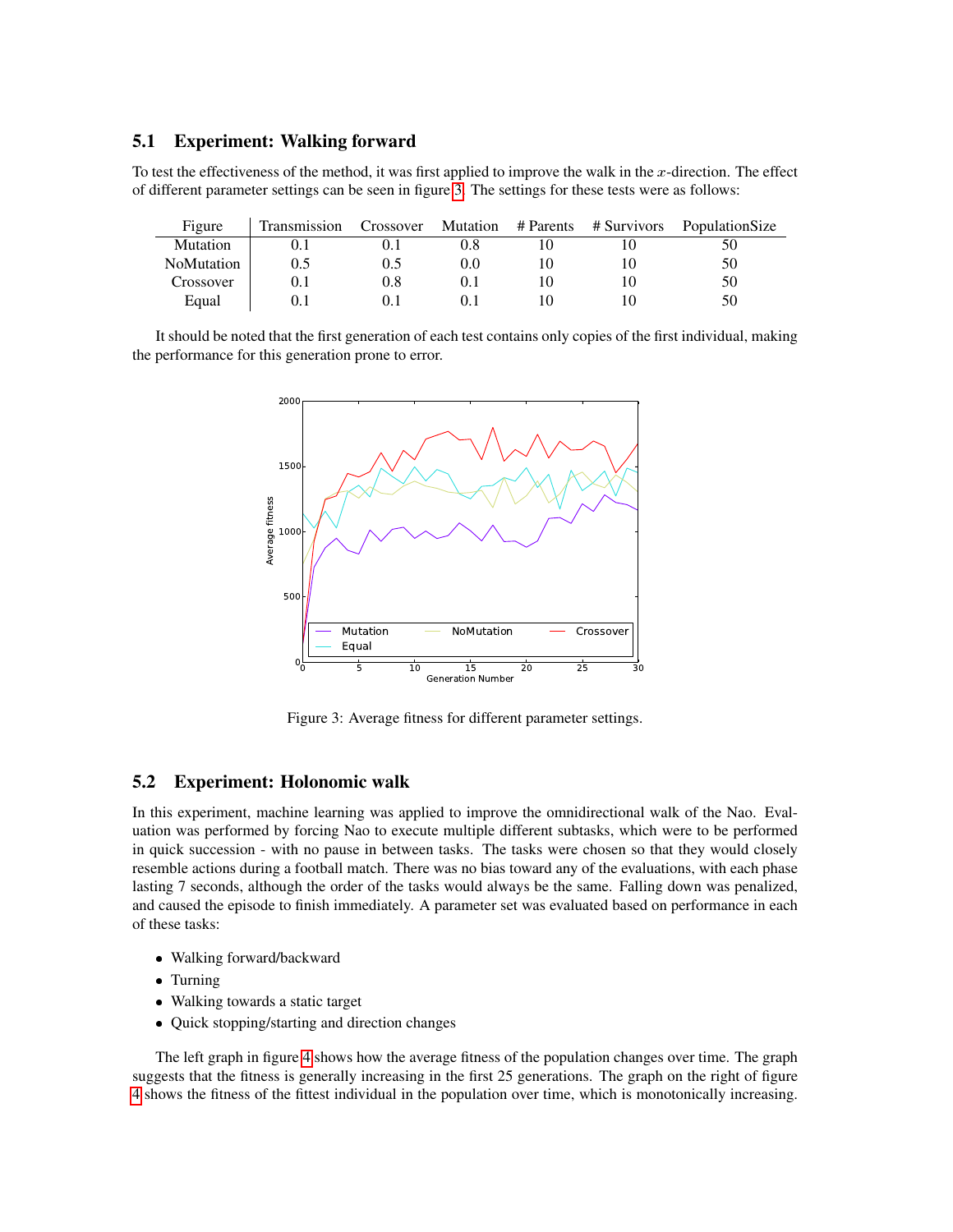Reason for this is that the surviving group of each population, of which the fittest individual is part of, is not re-evaluated, as suggested by [\[3\]](#page-8-1).

<span id="page-7-0"></span>

Figure 4: Plot showing fitness of populations for a total of 40 generations.

#### 5.3 Evaluation

Results for both experiments indicate an increase in performance, indicating that by learning the walk is optimized. As can be seen in figure [3](#page-6-0) (Mutation versus Crossover), it proved useful to limit mutation, as random trials usually ended up in organisms with lower fitness than generations created using different settings. The test NoMutation is used as a benchmark, needed because of noise in the evaluation, by setting the Mutation rate to zero. This ensures that each generation contained only exact copies of the very first organism. Its low performance at generation 0 can be explained by this noise as well, as the first generation contained only copies of the initial organism. Although setting Transmission, Crossover and Mutation rate equal resulted in nearly the same performance, setting the Crossover rate relatively high resulted in higher fitness.

The performance in the second experiment cannot be directly compared to the first experiment; however, the relative increases in performance can be compared. The second experiment shows a more steady increase in performance. This can be explained by the complexity of the task: The chance that a mutation improves performance in just the task of walking forward is higher than this mutation improves performance in multiple subtasks simultaneously. Results indicate that the selected method and chosen parameter settings improve mean performance of the generation over time and will continue to do so.

## 6 Conclusion

In this study, the effectiveness of evolutionary algorithms is tested by applying one of these to optimization of walking parameters for a simulated bipedal robot. At the start of the learning process, a working set of walking parameters is available in an existing framework, meaning that not the joint values but the parameters for the framework must be optimized.

The algorithm and the system controlling the experiment are discussed shortly. Different parameter settings are tried to learn the optimal parameter-set for a single task, namely walking forward. Based on this first experiment, the best found settings are used to learn an optimal parameter-set for a holonomic walk. Results for both experiments indicate that there is indeed an improvement in performance, but that starting with a suboptimal set makes it so that the resulting increase in performance is small.